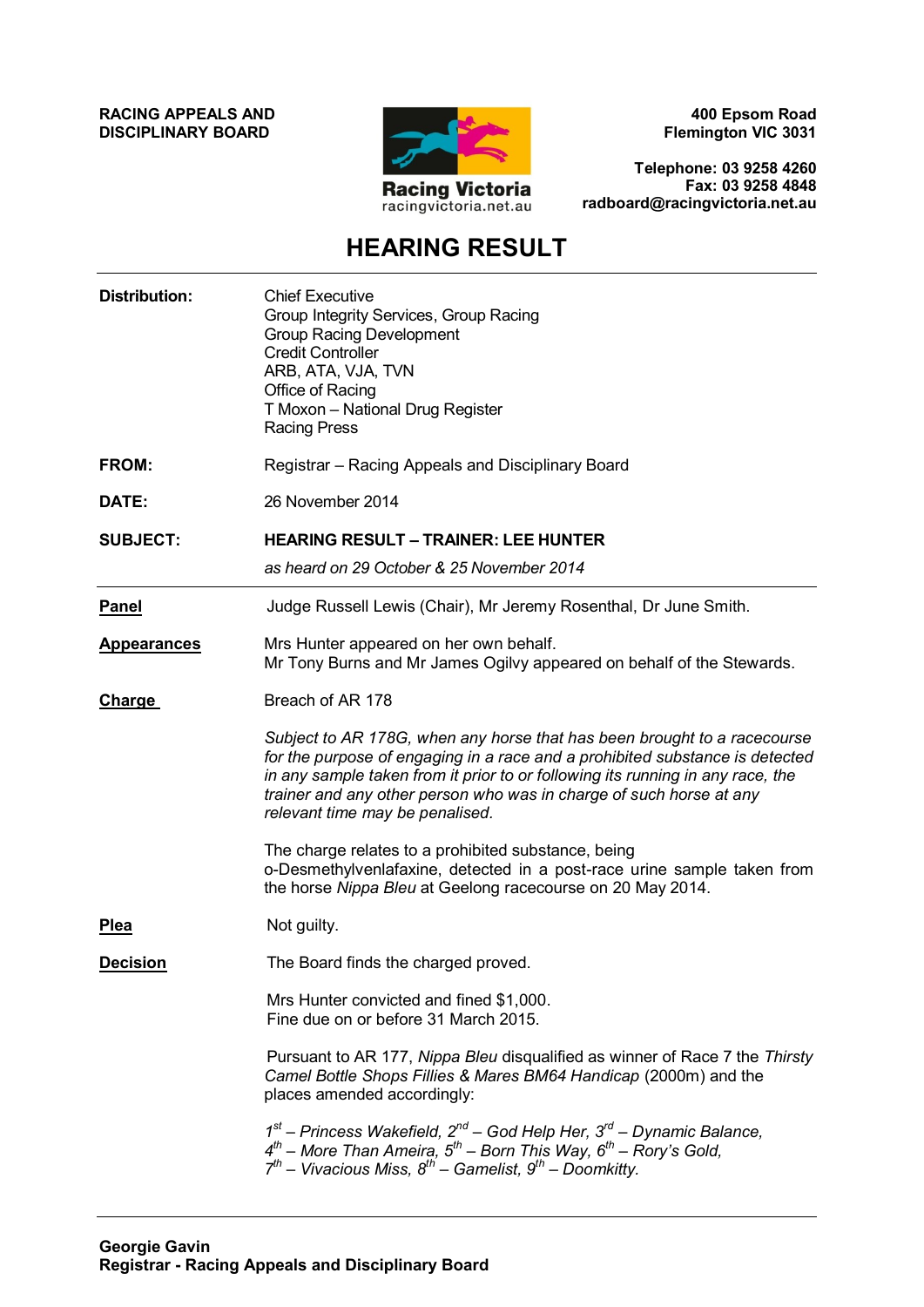## **RACING APPEALS AND DISCIPLINARY BOARD (Original Jurisdiction)**

### *RVL Stewards v Lee Hunter Reasons for Decision*

| Judge R Lewis  | Chair  |
|----------------|--------|
| Mr J Rosenthal | Member |
| Dr J Smith     | Member |

Lee Hunter you have been charged with a breach of AR 178 which is in the following terms:

*Subject to AR 178G, when any horse that has been brought to a racecourse for the purpose of engaging in a race and a prohibited substance is detected in any sample taken from it prior to or following its running in any race, the trainer and any other person who was in charge of such horse at any relevant time may be penalised.*

The particulars of the charge are that:

- 1. You are, and were at all relevant times, a trainer licensed by Racing Victoria.
- *2.* You are, and were at all relevant times, the trainer of *Nippa Bleu.*
- 3. On 20 May 2014, *Nippa Bleu* was brought to the Geelong racecourse and ran in the Thirsty Camel Bottle Shops Fillies & Mares BM64 Handicap over 2000 metres (**the race**).
- 4. A prohibited substance, being o-Desmethylvenlafaxine, was detected in the post-race urine sample taken from *Nippa Bleu* on 20 May 2014.

The charge is serious and accordingly the standard of proof is that laid down in the well known case of *Briginshaw v Briginshaw* (1938) 60 CLR 336. See also *Karakatsanis & Anor v Racing Victoria Limited* [2013] VSC 434.

The Board must be comfortably satisfied that the charge has been proved having regard to, inter alia, the gravity of the offence and the consequences which flow from a conviction.

In this case there is no dispute concerning the accuracy of the analysis, that is, that the sample which was analysed contained a prohibited substance namely O-Desmethylvenlafaxine (**ODV**.)

The stewards are not required to establish how or by what route the prohibited substance came to be in the horse's system.

Mrs Hunter denies that the horse ever received intentionally or inadvertently the parent drug Venlafaxine (**VLF**) or ODV.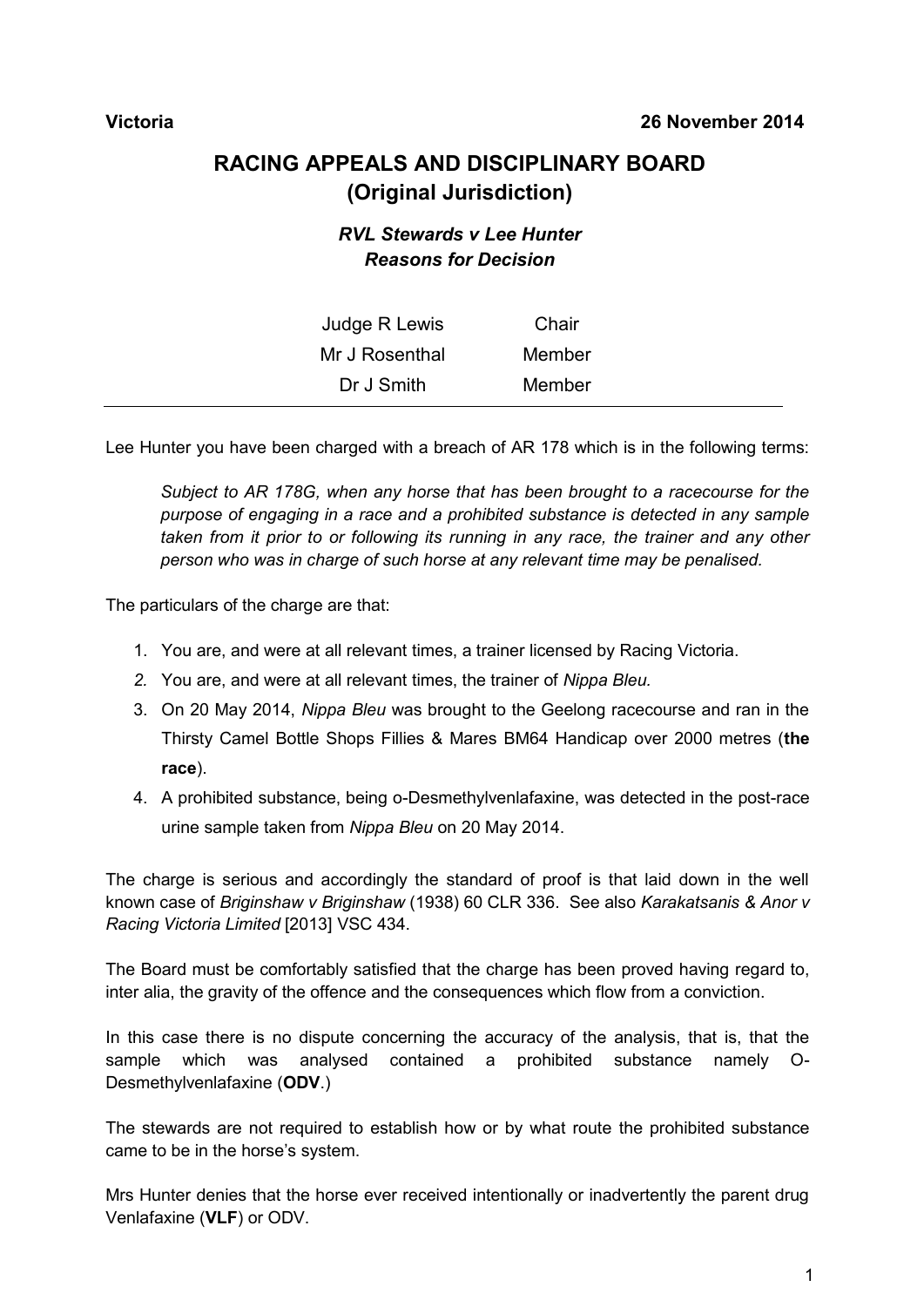Rather, she has sought to explain the finding of the prohibited substance in the urine sample by alleging that the sample taken from the horse was subsequently contaminated.

Thus, the issue in this case is whether when the urine sample was taken from the horse it contained the prohibited substance or whether between the time the urine sample in the collection pot was handed to Dr Corver and the time it was poured into the sampling jars it was contaminated.

The stewards accept that they bear the onus of satisfying the Board that the explanation proffered by Mrs Hunter should be rejected.

#### **The Stewards' Case**

The stewards' case is that from the time the urine sample was taken from the horse all the protocols were in place in relation to collection and sealing.

In short, the stewards submit that all proper steps were taken to ensure the integrity and security of the sample.

Mrs Hunter's explanation is only concerned with the period during which the urine collection pot was handed by the swabbing attendant to the testing supervisor Dr Corver, a veterinarian, and the time the samples were sealed by Dr Corver.

#### **The Explanation**

Mrs Hunter's explanation is that her husband, Ian Hunter, had been treated for many years for depression and took the prescribed drug Efexor on a daily basis. Efexor is a synthetic form of the parent drug and its major metabolite is ODV.

She argues that after the urine sample was taken in the swabbing stall, her husband was standing close to Dr Corver who received the collection pot containing the sample from the swabbing attendant, thereafter her husband remained in close proximity to Dr Corver as he poured the contents of the collection pot into the sample containers.

She submits that due to the concentration of Efexor in his system, her husband contaminated the sample, due to one or more of his hairs or his saliva or from a drop or droplets of his perspiration inadvertently falling into the collection pot.

In support of her explanation she also relies on the opinion of Dr Collins, a forensic pathologist who in his reports supported the view that post-race contamination was a highly likely explanation in the way described by Mrs Hunter's husband because the parent drug was not found in the analysed sample, further he had no evidence before him to suggest that the parent drug ODV could be transferred by a human to a horse.

Mrs Hunter also relies on the opinion of Dr Thompson a Consultant Psychiatrist who treats Mr Ian Hunter. Dr Thompson thought it highly improbable that Mr Hunter could have inadvertently introduced by physical contact, sufficient amounts of excreted VLF and its metabolites to the horse to produce a positive in a urine sample.

Rather, he thought it probable that the sample was contaminated at the point of collection by droplets of sweat or saliva.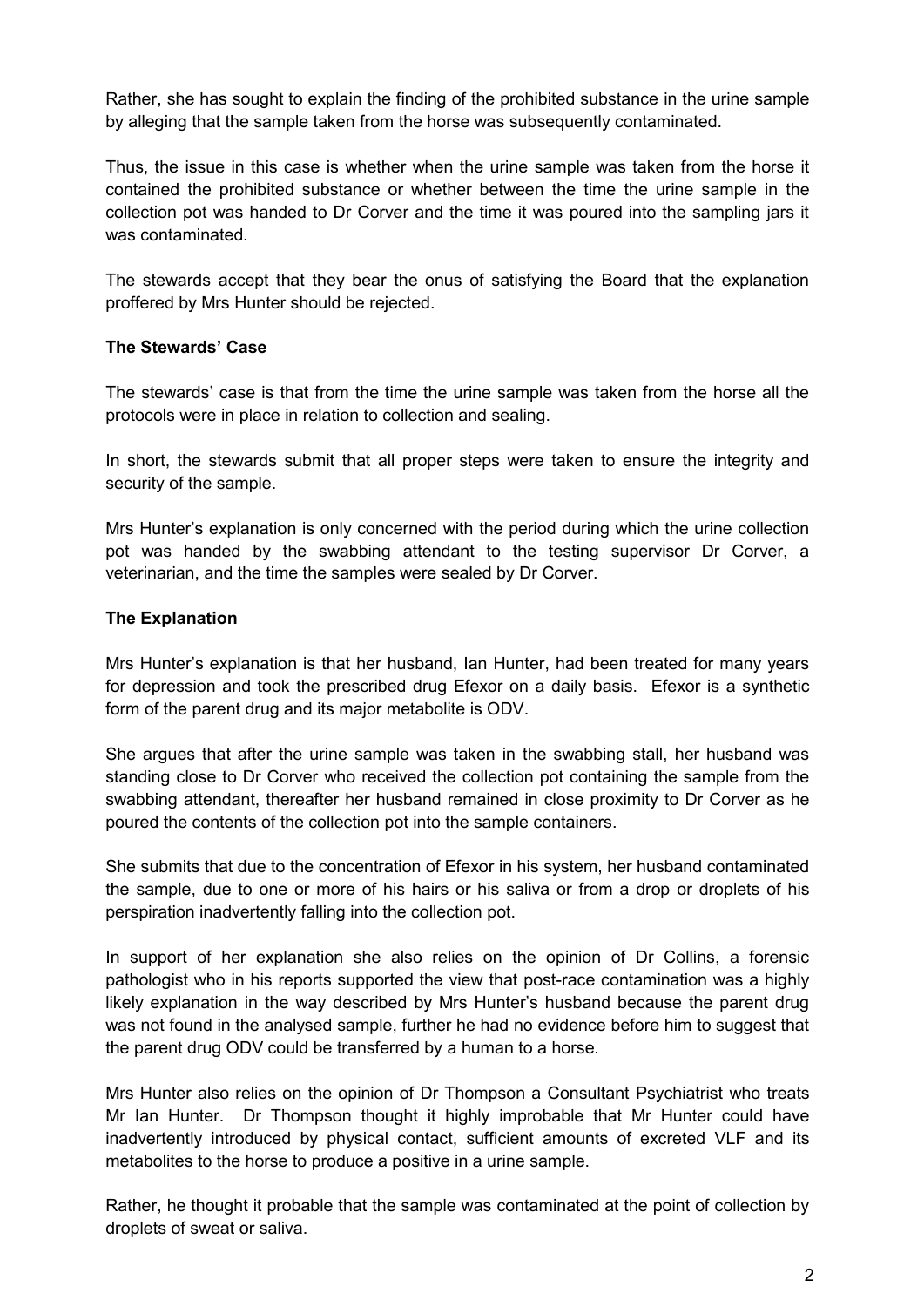#### **The Stewards' Response**

The stewards rely on the evidence of Dr Corver and the opinions of Dr Stewart, Mr Paul Zahra, a scientist employed by Racing Analytical Services Limited (**RASL**) and also from Dr Lew a highly qualified Pharmacologist.

#### **The Evidence**

The evidence in relation to what actually occurred in the sampling process comes from Dr Corver and Mr Ian Hunter.

Dr Corver had no recollection of the taking of the sample on the day in question which is not surprising. He gave evidence based on his usual practice in thousands of cases and in particular he said that he was very familiar with the sampling facilities at Geelong racecourse.

Mr Ian Hunter gave evidence how he stood close to and to the right of Dr Corver and a little back from him as the latter was handed the collection pot. He then described how he resumed his position to the right of Dr Corver as the two of them stood facing the bench upon which stood the three (3) containers.

He said that Dr Corver poured the urine sample from the collection pot directly into the sample containers.

He said that at that point the sample containers were situated in front of and between them.

He said that he had sweated up that morning particularly after leading the horse around after the race. He described the extent of the perspiration by saying that he did not have to wipe his brow it was "just the feel of clamminess."

He also said when Mrs Hunter suggested to him that the collection pot "passed under his nose" that it was not inches from his nose but a normal distance "maybe a foot."

Rather, he agreed that the collection pot was handed to Dr Corver in a similar way to someone passing a plate at a social event.

He said that at no stage whilst he stood near the bench did he lean over. He concluded that the whole exercise was achieved in a normal, flowing movement which did not take more than 30 or 40 seconds.

He agreed that it was not an extremely hot day and did not dispute that the temperature was approximately 17 degrees.

He added towards the end of his oral evidence in cross-examination that saliva could have come from his mouth.

#### **Evidence of Contamination**

Mrs Hunter has submitted, in effect, that there were two opportunities for contamination to occur by hair, sweat or saliva.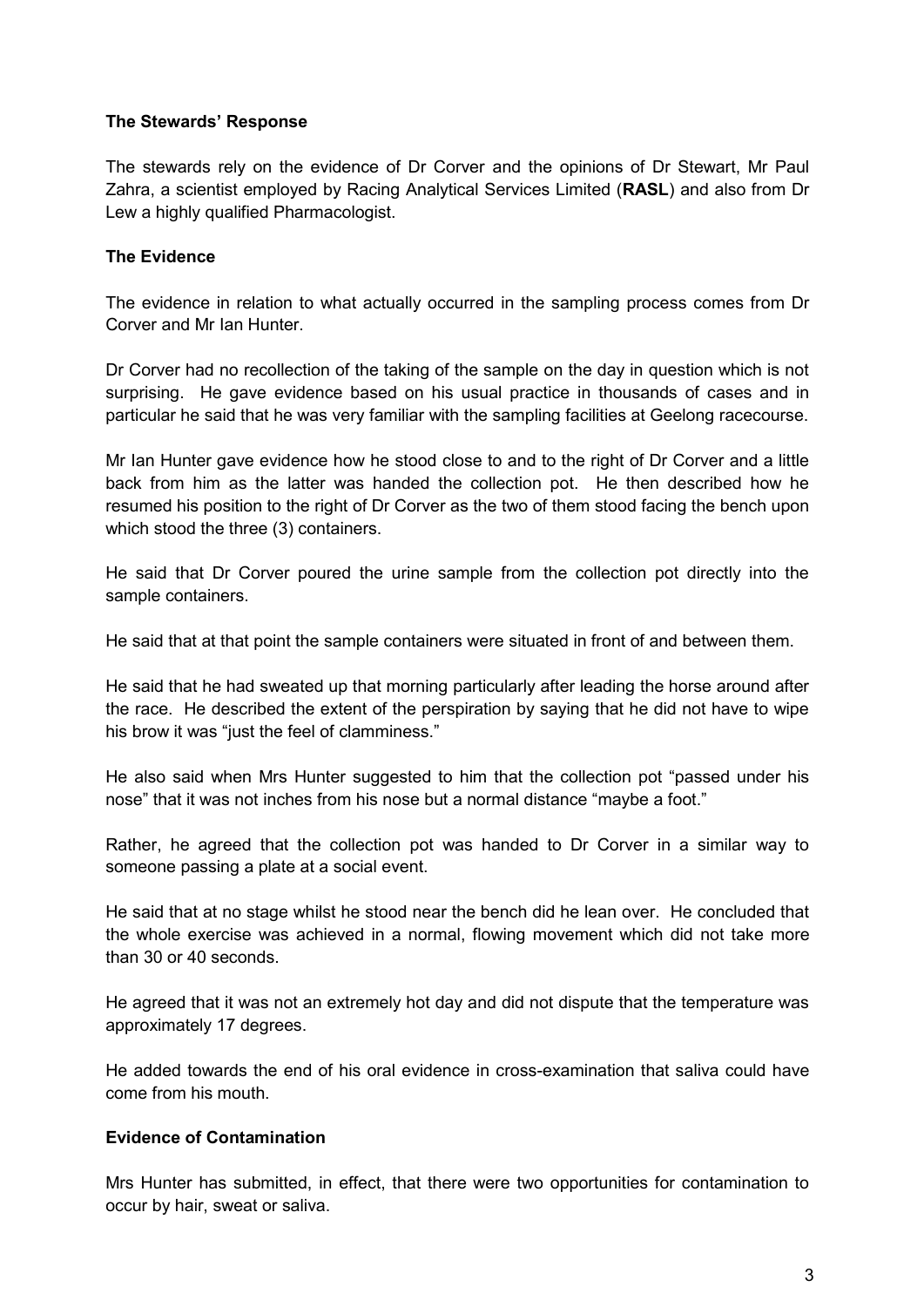The first occurred as Dr Corver received the collection pot and the second opportunity occurred when Dr Corver stood at the bench ready to pour the urine sample from the collection pot into the sample containers.

The evidence relating to these propositions is as follows.

When Dr Corver received the collection pot from the swabbing attendant Mr Hunter was standing close to Dr Corver's right side but a step back from him. Mr Hunter did not dispute that Dr Corver, who was dominantly right handed, received the actual pot end with his left hand and the pot handle with his right hand.

Thereafter Mr Hunter adopted a close side-by-side position to Dr Corver as he, Corver, holding the collection pot moved to his left to a position in front of the bench.

At the moment Dr Corver was preparing to pour and did pour the collected urine into the sample containers which were on the bench, Mr Hunter said that the sample containers were situated between the two of them but agreed that he was not leaning over.

There is no evidence which suggests that Dr Corver changed his grip on the collection pot in any significant way prior to pouring which means that the actual pot end was on the away side of Mr Hunter. Dr Corver's evidence on this aspect was that the sample containers were directly in front on him which is consistent with how he held the collection pot.

Further, it would be reasonable to infer in support of Dr Corver's evidence on this issue that when the pouring was about to take place Dr Corver would have the sample containers immediately in front of him rather than on an angle to his right as Mr Hunter would have it.

In this context the Board notes Dr Stewart's comment that care had to be taken to avoid unnecessary spillage.

On this evidence alone it would be stretching the imagination to conclude that it was possible for a hair, saliva or sweat to fall into the collection pot.

In support of her claim that the probable explanation for the positive was contamination due to hair, sweat or saliva, Mrs Hunter also relied on the evidence of Dr Collins a forensic pathologist and Dr Thompson, Mr Hunter's treating psychiatrist.

Both experts were asked by the Hunters to consider that the likely cause of contamination was due to Mr Hunter's hair, sweat or saliva, although as it turned out hair being the cause of contamination was not seriously considered by any of the experts.

Dr Thompson was of the opinion that "it is highly improbable that Mr Hunter could have inadvertently transferred sufficient amounts of excreted VLF and its metabolites to *Nippa Bleu* and it then be internalised and for it then to be detectable in a urine sample. He believed that "a much more probable explanation was that the sample has been contaminated...by droplets of either saliva or sweat."

Dr Collins also thought that post-race contamination was highly likely because of the absence of VLF, the parent drug in the urine sample and the absence of any literature supporting the view that human to equine transfer of VLF or any of its metabolites may occur.